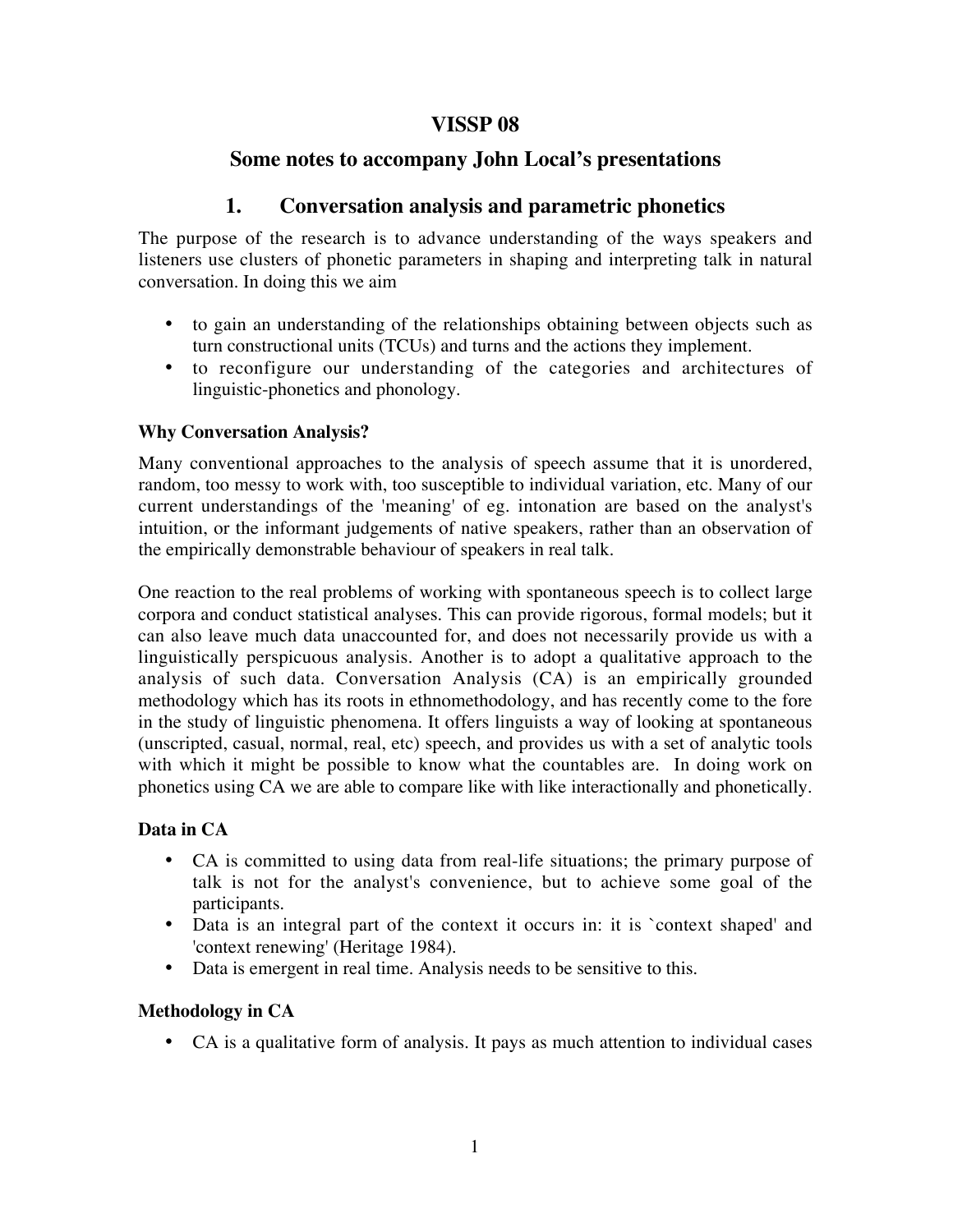as to the aggregate (see Schegloff 1993 for a critique of quantitative analysis). Its practitioners argue that analyses of larger samples of data are reliable only to the extent that they are well grounded in the analysis of smaller samples. The categories of a piece of conversation analytic work are established with reference to the orientation of the participants as seen in the data itself. Analysts should not impose their own categories on data, but motivate categories from within the data.

## **Evidence in CA**

One of CA's main goals is to work out the interactional function achieved by particular devices. CA uses five major types of evidence (Wootton 1989):

- 1. Relationship of the device to the prior turn: how does the phenomenon under consideration relate to earlier talk?
- 2. Co-occurring evidence with the turn: are there other events in the turn which support the proposed analysis?
- 3. Subsequent treatment of the device: is there evidence from what happens later for the proposed analysis?
- 4. Discriminability of the device: what other terms does it co-occur with, and what terms does it contrast with?
- 5. The analysis of deviant cases. An 'analytically coherent set of cases' is assembled, and systematic features identified. Deviant cases must be explained.

### **Phonetics in talk-in interaction**

- Conduct the phonetic enquiry parametrically employing impressionistic and acoustic techniques
- Do not make a priori assumptions about the importance or otherwise of phonetic features
- Conduct the phonetic analysis alongside an interactional-sequential analysis.
- The focus on some particular phonetic characteristic reflects the outcome of the analysis (in terms of the relevance of that particular characteristic as demonstrated by participants orientations), rather than reflecting a restriction on the details explored.

Speakers systematically draw on bundles of phonetic features which cut across the traditional classification of phonetic parameters into 'prosodic' on one hand versus articulatory (or 'segmental') on the other. This suggests that phonetic parameters are best treated as failing into functional bundles or clusters, irrespective of their 'prosodic' or 'segmental' characteristics, on the basis of how speakers deploy them to achieve particular interactional goals. If the analysis is conducted in these terms, it becomes possible to document systematically the ways in which speakers and listeners manipulate phonetic parameters in managing the moment-to-moment flow and interpretation of ordinary conversation.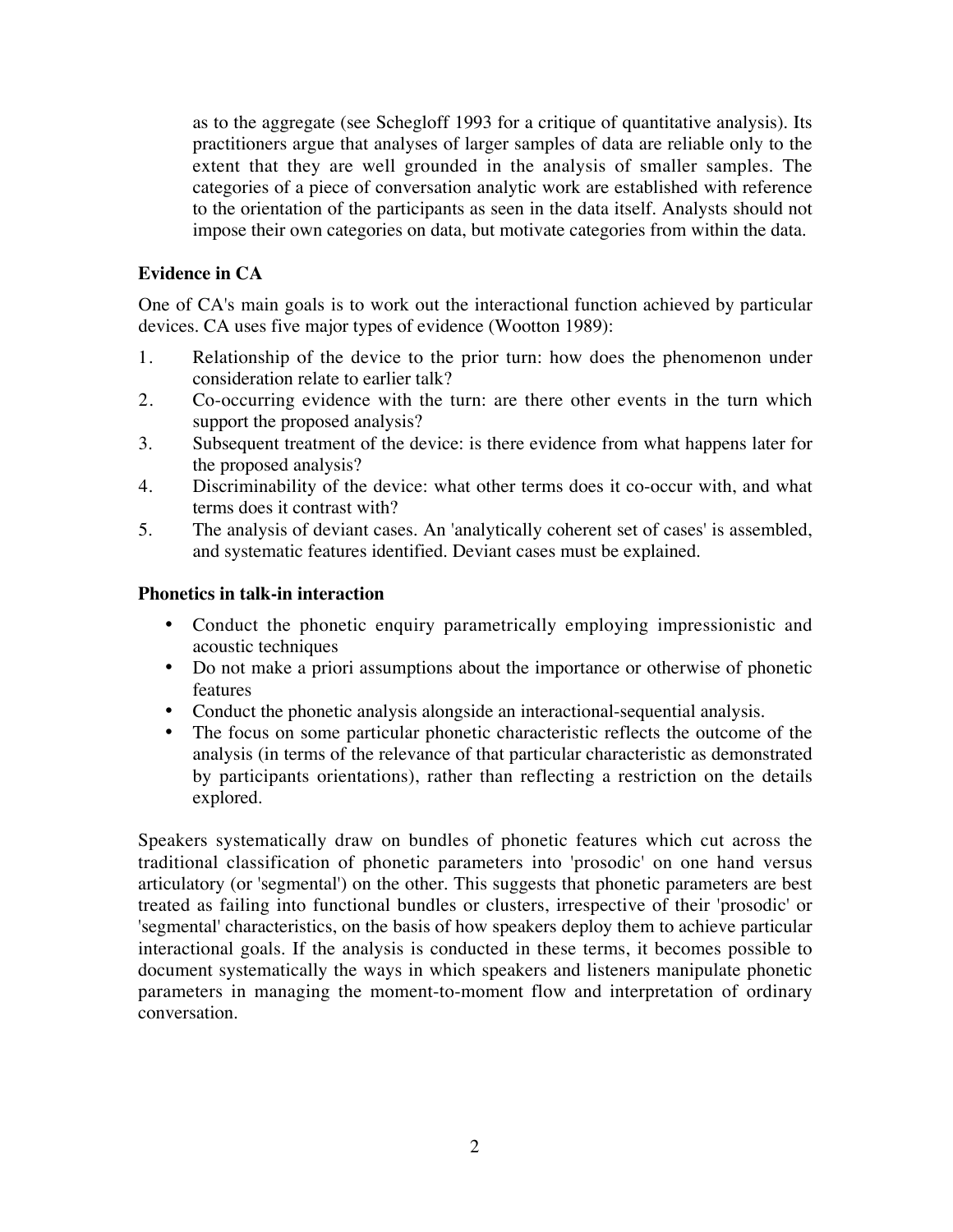### **2. Turn-taking, overlap, silences**

### **2.1 Turn-taking**

```
(1) 1 Lot: u how are you
2 Emm: fine how are[you<br>3 Lot: [eh ]
                   [eh heh heh what do you know
4 Emm: .hhh just got down last night eh
5 Lot: oh you di[d
6 Emm: [.hhh we been to Palm Springs
7 (0.2) 
8 Lot: oh god I bet it's [ho [t
9 Emm: [.hh[hundred and fifteen.h
10 (0.2)
11 Lot: oh:.gosh
12 (.)
13 Emm: guys the guys played golf over there about a hundred and
14 fifty of them and oh man was it ever hot (.) they rode
15 carts but .hhhhhh so we came down uh people were
16 gone from here and they left it pretty clean [so]<br>17 Lot: [uh]
                                                  [uh] huh
```
Some observations which apply to (1) as well as conversation more generally:

- most of the time, only one person is speaking
- when there is overlap, it is brief
- one person can start their talk immediately on another's completion
- the size of turns varies: it may be a single word, a phrase, a clause, a sentence
- speakers are in the first instance assigned a single **turn-constructional unit** (TCU; a possibly complete unit)

At the end of a TCU is a **transition relevance place** (TRP): a place where speaker change (i.e. change from one speaker to a next) may occur.

At a TRP certain 'rules' apply (adapted from Sacks, Schegloff and Jefferson, 1974):

**Rule 1.** Applies initially at the first TRP in a turn.

(a) If C (current speaker) selects N (next speaker) in current turn, then C must stop speaking and N start up at the next TRP after N-selection.

(2) Sara: Jo you want some Jo: no

(b) If C does not select N, then any other party may self-select, first speaker gaining rights to the next turn.

(3) Rob: but I found them quite (0.2) you know I had to keep reminding them to be quiet Les: .hhh I know.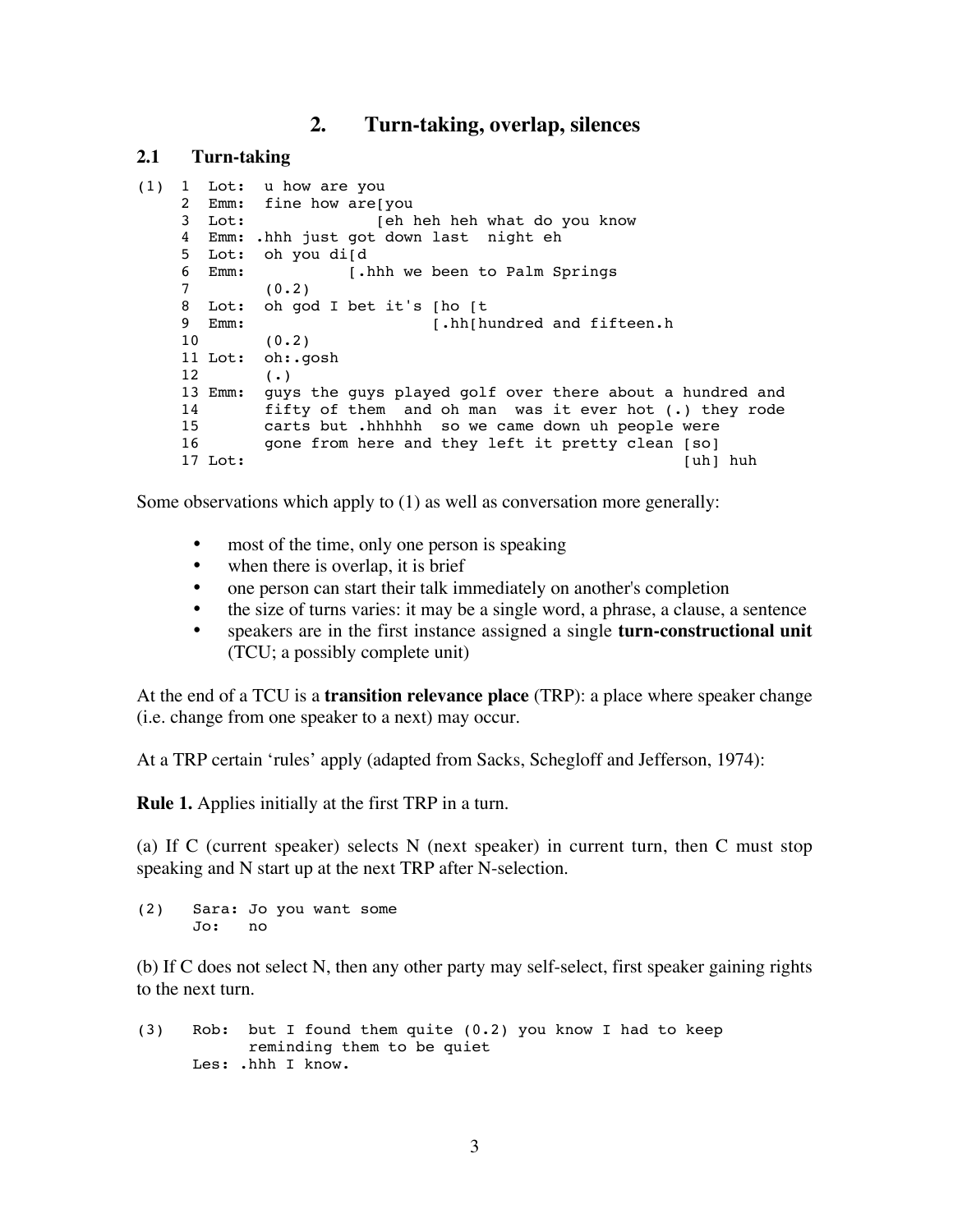(c) If C has not selected N, and no other party self-selects under 1.(b), then C may (but need not) continue (i.e. claim rights to a further turn-constructional unit).

(4) Rob: that's right  $(0.4)$ Rob: who else

**Rule 2.** Applies at all subsequent TRPs.

When rule 1.(c) has been applied by C, then at the next TRP Rule1.(a)-(c) apply, and recursively at the next TRP, until speaker change is effected.

```
(5) Roger: and it's the president's assassin you know
              (0.9)Roger: they're wonder[ful.
Louise: [hm- now they're not even sure
```
Note that these 'rules' aren't rules in a prescriptive sense (like rules of etiqutte, for instance). Rather, they are rules which arise from, and help to account for, the structure of naturally occurring conversation.

### **2.2 Overlap**

Overlap in conversation is where two speakers speak simultaneously. Thinking just about the **onset** of overlap (the point at which simultaneous talk begins), we can note three positions where talk in overlap systematically occurs:

- 1. immediately after one TCU and before the next
- 2. immediately before the end of the first TCU
- 3. immediately after the beginning of the next TCU
- (6) Emm: I do too I should've had him drop me off but I didn't know whether you were home or not [and uh Nan: [oh Emma e-why don't you call
- (7) Nan: well I'll be da[rned ] Emm: well [ye ]ah
- (8) Emm: .hhhhhw well kid [that's tough] Nan: [he better kno]ck it off yeah Emm: you keep your nose clean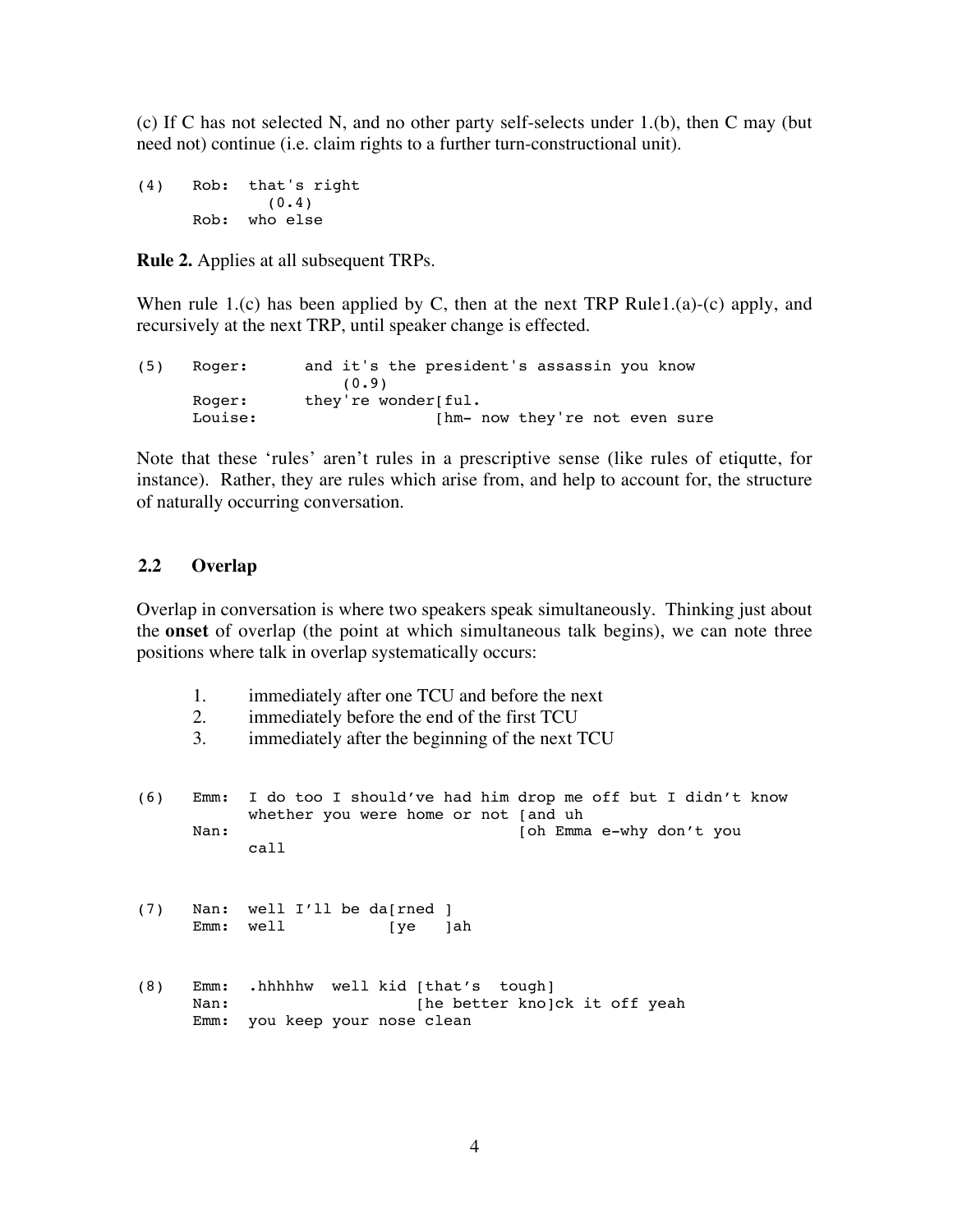### **2.3 Silence**

There are different kinds of silence in conversation. Some of the most common:

(a) **Intra-turn silences/pauses** (silences where there hasn't been a point of possible completion)

(9) Emm: they- we stayed at uh Indian Wells you know they give you a deal with the (0.2) company

(b) **Gaps** (silences between turns before someone self-selects)

(10) Lot: .hh and then uh we got another one by the mouth at the jetty  $(0.2)$ Emm: mm[::: Lot: [a halibut

(c) **Attributable silences** (silences between turns where a particular something is observably/accountably 'not happening')

(11) Gor: .hhh She could've been a little bit more subtle  $(0.5)$ Gor: .hhhhh[hh [do you t h i n k] Dan: [she[should she let it]get out of hand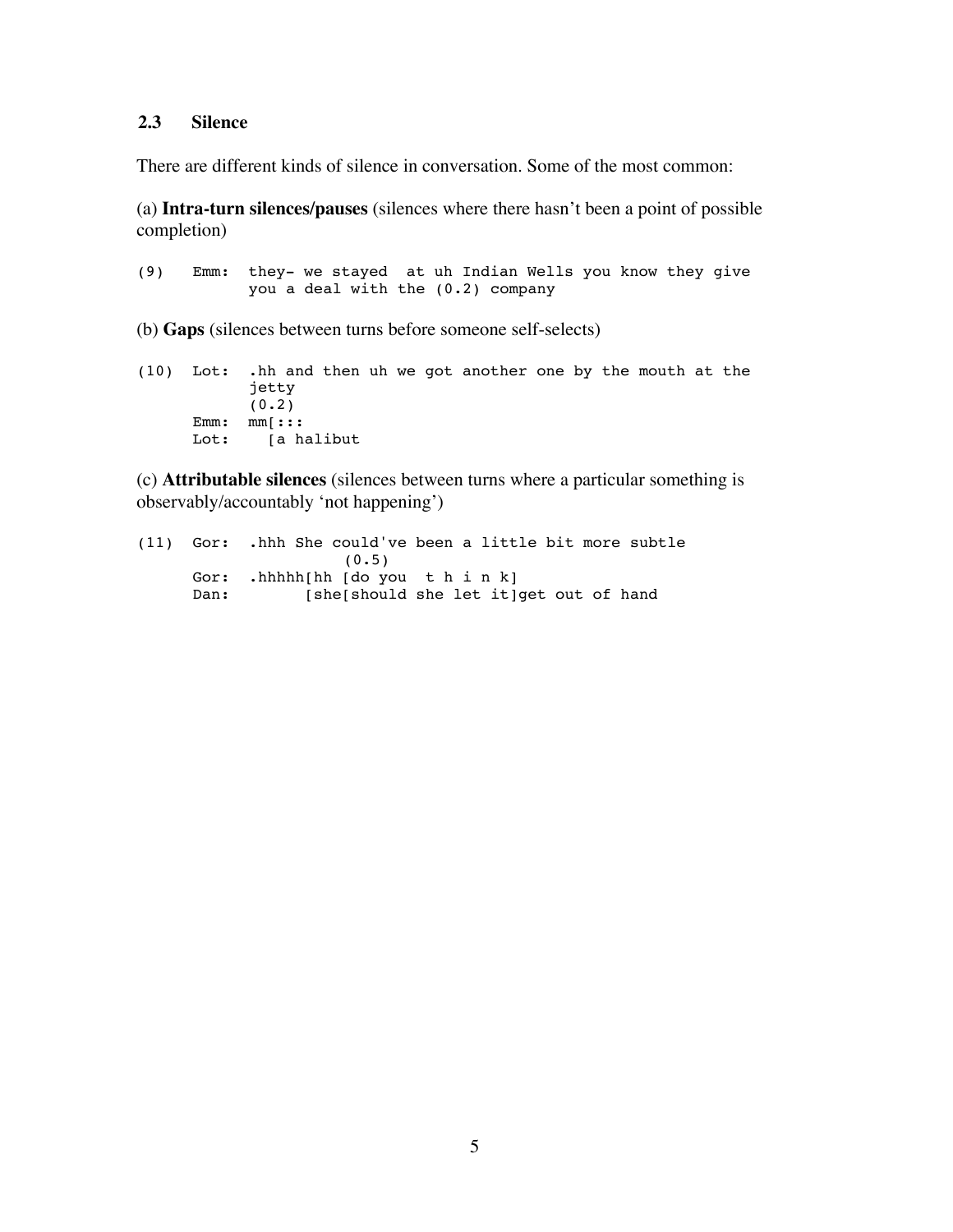# **3. Sequence organisation: Adjacency pairs, 'preference'**

## **3.1 Features of base adjacency pairs**

• two utterances

•

- adjacently placed
- produced by different speakers
- ordered as a first part ('first pair part'— FPP) and a second part ('second pair part' — SPP) typed, so that a FPP requires a particular SPP, or a range of SPPs
- **Some examples of adjacency pairs**

JOA: mbye-bye

| (1) |                      | MAR: t khhhhhh how you doing<br>JOA: oh pretty good                                   |
|-----|----------------------|---------------------------------------------------------------------------------------|
| (2) | Emm:<br>Lot:         | hh were you busy last night<br>yeah                                                   |
| (3) | Emm:<br>Bar:<br>Bar: | uh will you call him tonight [for me<br>[yeah<br>yeah                                 |
| (4) | Ros:<br>Bea:         | hh why don't you come and see [me some [t i m e s ]<br>[ hh [I would li]ke to         |
| (5) |                      | Gor: do you want to come up<br>Jan: I'd like to come up yeah                          |
| (6) |                      | Kar: you can all come up here<br>(0.3)<br>Vic: no that's alright we'll stay down here |
| (7) | Emm:<br>Bar:<br>Bar: | uh will you call him tonight [for me<br>[yeah<br>yeah                                 |
| (8) | MAR:                 | bye-bye                                                                               |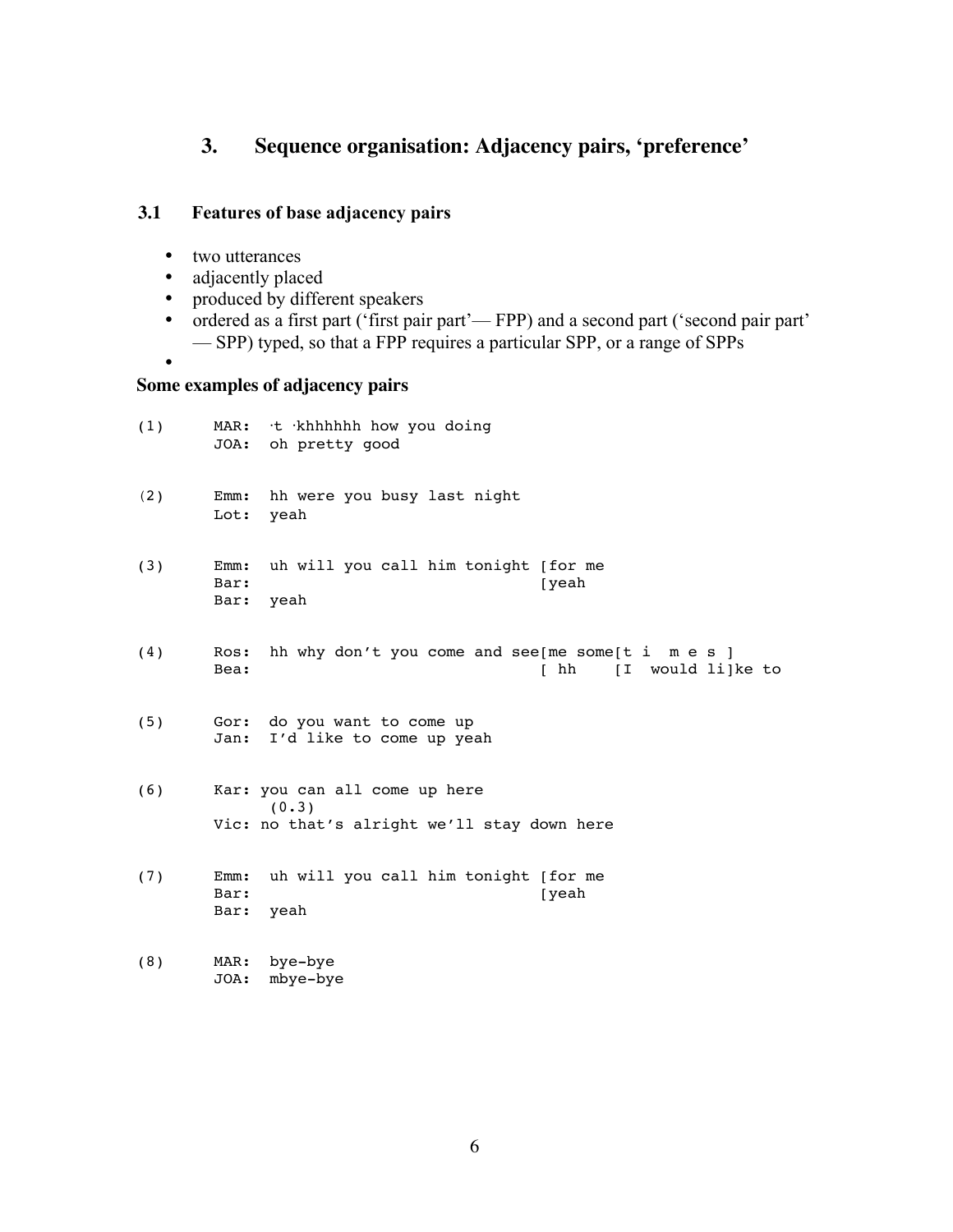# **Offers/invitations**

| (9)  | Gla:<br>Emm:<br>Gla:                         | and now I've got (.) to wash my hair and get the goop out<br>of it and everything .hh and I have the paper here I<br>thought you might like to have it hhhh[h<br>[th[ank yo ]u<br>[and then] you<br>could return it ub $(.)$ oh along about noon       |
|------|----------------------------------------------|--------------------------------------------------------------------------------------------------------------------------------------------------------------------------------------------------------------------------------------------------------|
| (10) | Les:<br>Kat:<br>Les:<br>Kat:<br>Les:<br>Kat: | do you want me to ring you ba[ck h<br>[yeh it's still cheap rates<br>until nine o'clo[ck (<br>[alright is it three one one one one,<br>yah that's right<br>.hhh shall I do it now, h[h<br>[uhyes please                                                |
| (11) | A:<br>at<br>something .hh<br>B:<br>hh.hhh    | oh I was gonna sa: y if you wanted to.hh you could meet me<br>UCB and I could show you some of the other things on the<br>computer (.) maybe even teach you how to program Basic or<br>(0.6)<br>well I don't know if I'd want to get all that involved |
| (12) | Edq:<br>Mic:<br>Edg:<br>Mic:<br>Edg:         | oh:hh lord and we were wondering if there's anything<br>we can do to help<br>[well that's]<br>ſΙ<br>something like that<br>(0.7)<br>well that's most ki:nd Edgerton .hhh At the<br>moment<br>no because we've still got two boys at home<br>of course  |
|      | Assessments                                  |                                                                                                                                                                                                                                                        |
| (13) | B:<br>А:                                     | it's supposed to be really really pretty<br>oh it's supposed to be gorgeous                                                                                                                                                                            |
| (14) | Nor:<br>Bea:                                 | sh [e seems such a n]ice little[l a dy]<br>[(since you keh) ]<br>[dawful]ly nice little<br>person                                                                                                                                                      |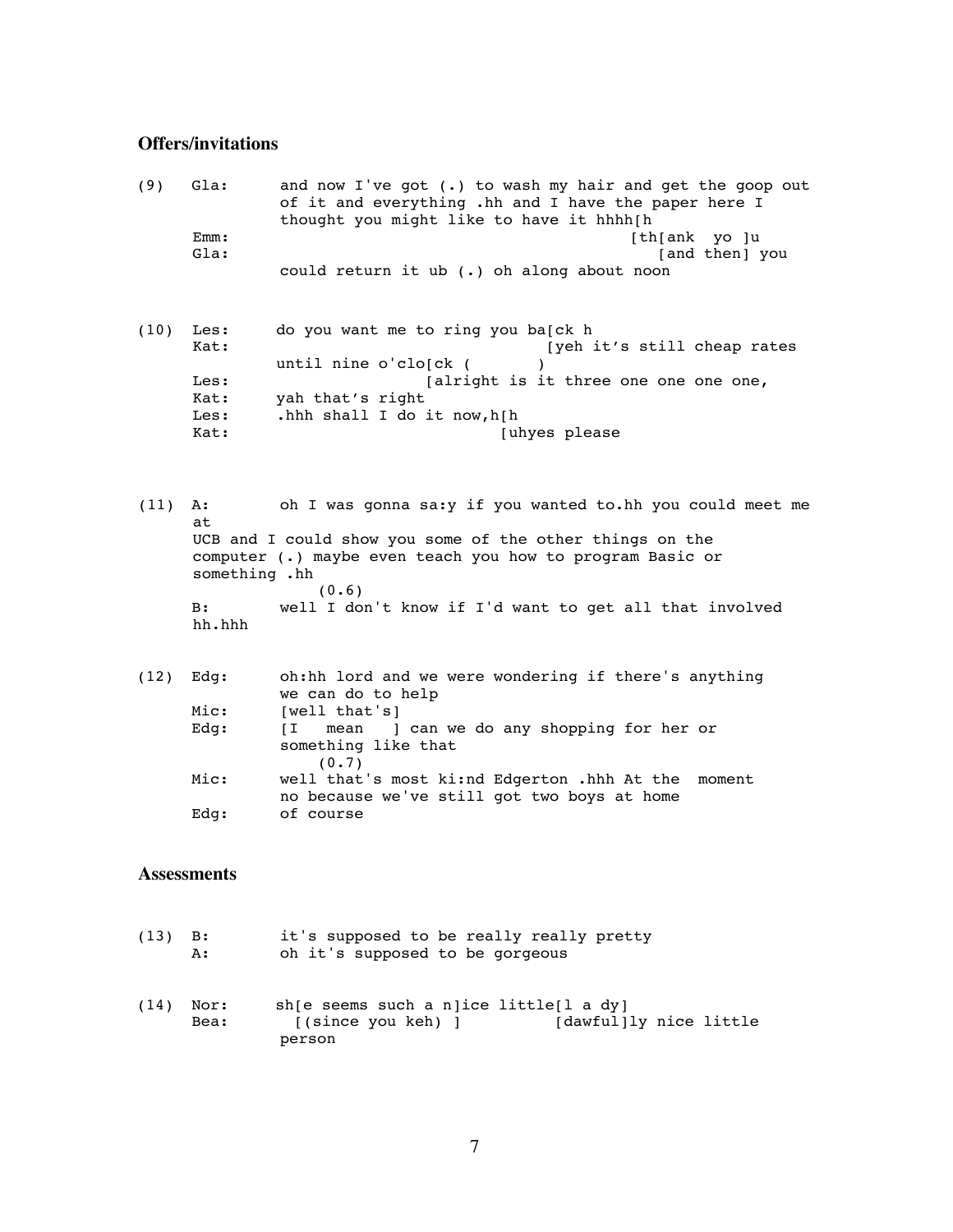| (15) | Pat:                 | they already c]alled.they said they're going to replace<br>every gift that they gave us. hhh[hh |
|------|----------------------|-------------------------------------------------------------------------------------------------|
|      | Pen:                 | oh wow so                                                                                       |
|      | Pat:<br>Pen:<br>Pen: | so [I thought that] was really nice<br>[yeah]<br>that's very nice yeah.                         |
| (16) | Wen:<br>Mar:         | I think she's really attractive actually<br>(0.5)<br>she's a bit plump                          |
|      |                      |                                                                                                 |

### **3.2 Sequence expansion**

FPPs and SPPs may not be exactly next to each other, and the sequence may be augmented in various ways.

| (17)             |      |                                                                               |
|------------------|------|-------------------------------------------------------------------------------|
| FPP1             | Har: | hello Mrs Field .hh uhm .t.h would jou be available for<br>supply on Thursday |
| FPP2             | Les: | sorry thursdaly                                                               |
| SPP <sub>2</sub> | Har: | [thursday this week]                                                          |
| SPP1             | Les: | yes yes                                                                       |

### **3.3 Relevant next actions**

When we say that a FPP 'requires' a particular SPP it is not just a matter of social etiquette: what we mean is that people are held accountable for not producing a relevant SPP. On the production of a FPP, a SPP is said to be **made relevant**. If the SPP is not forthcoming, then it may eventually be pursued.

| (18) | Gor: | .hhh she could've been a little bit more subtle |
|------|------|-------------------------------------------------|
|      |      | (0.5)                                           |
|      | Gor: | .hhhhh[hh [do you t h i n k]                    |
|      | Dan: | [She]should she let it]get out of hand          |

Two points can be noted about the silence after Gordon's assessment: D is not speaking; also, that there is a particular thing which she is not saying  $-$  she is withholding the reciprocal assessment. We can tell this because we know that the FPP makes particular kinds of actions from B relevant (see Pomerantz paper), and also in that G solicits her reciprocal assessment (which, note, she is supplying: she is also treating a reciprocal assessment as being relevant).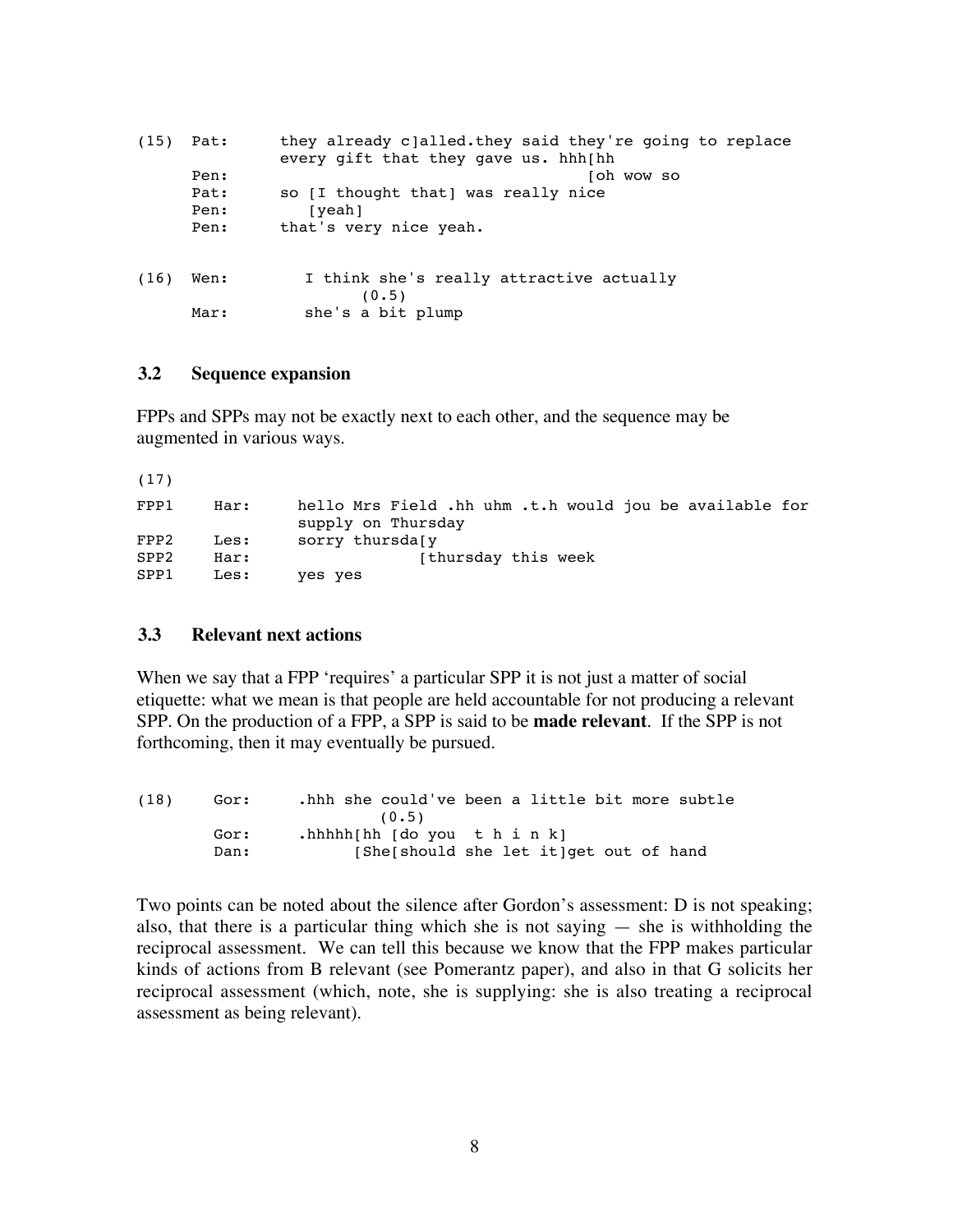Second follow-up point: what do we mean by 'range of SPPs'?

(19) Ros: and uh the if you'd care to come over ans visit u little while this morning I'll give you[cup of coffee Bea: [khhh Bea: uhhh-huh hh well that's awfully sweet of you I don't think I can make it this morning, hheeuhh uhm (0.3) 'tch I'm running an ad in the paper and and uh hh I have to stay near the phone

Compare (19) with (4). So, we can talk about invitations making relevant acceptances or rejections. Likewise, requests can be accepted or refused, etc.

But notice the differences in design of talk between the acceptance in 4 and rejection in 19. The rejection in19 begins with nonlexical restarts followed by 'well'; followed by an appreciation which goes into an account. It has the format of what we call a *dispreferred* response. these kinds of features (turn initial 'well', appreciations etc) regularly go around with e.g. refusing a request as opposed to accepting it; disagreeing with an assessment rather than agreeing with it. and so on.

Note that this notion of preference isn't to do with private desires of speakers, but to do with the format of their talk/actions. so, in (4) above, it doesn't matter whether Bea actually wants to accept the invitation or not: the fact is, she accepts it, and formats her talk like other prefered responses.

### **3.4 Preferred and dispreferred responses**

Regular features of preferred SPPs:

- no delay (placed contiguously with FPP)
- simple acceptance
- end the sequence

Regular features of dispreferred SPPs:

- delay
- anticipatory accounts
- pro-forma agreements
- pre-emptive reformulation
- Delay

(19) Edg: I mean can we do any shopping for her or something like that  $(0.7)$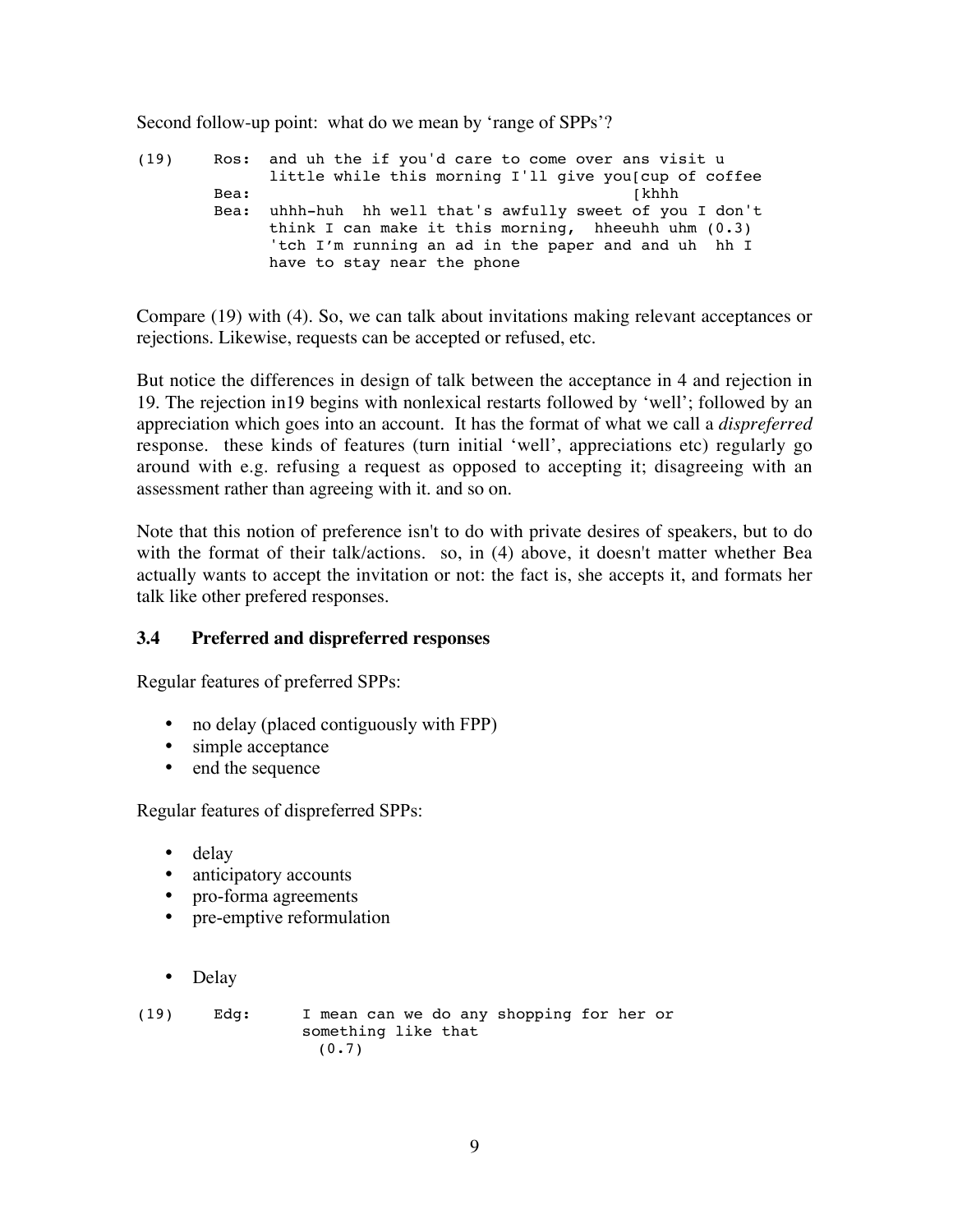Mic: well that's most kind Edgerton .hhh at the moment No because we've still got two boys at home

• Anticipatory accounts

 (20) Emm: you coming down early  $(0.2)$ Bud: hh well I got a lot of (.) things to do before I get  $(\cdot)$  cleared up tomorr I don't know I w probably won't be too early

• Pro-forma agreements

| (21) | Emm: | no one heard a word hah                    |
|------|------|--------------------------------------------|
|      | Nan: | not a word                                 |
|      |      | (0.2)                                      |
|      | Nan: | hah ah                                     |
|      |      | (0.2)                                      |
|      | Nan: | n not (.) not a word h                     |
|      |      | $(\cdot)$                                  |
|      | Nan: | not et all except Roul's mother got a call |

• Pre-emptive reformulation (trying to remedy what might be the reason for the perceived upcoming disprefered SPP)

| (21)       | $\mathbf{c}$ :<br>$\mathbf{C}$ : | well you can both stay<br>(0.4)<br>got plenty of room |
|------------|----------------------------------|-------------------------------------------------------|
|            |                                  |                                                       |
| (22)<br>it | Cla:                             | and livers and and gizzards and stuff like that makes |
|            |                                  | real yummy.h<br>(1.5)                                 |
|            | Cla:                             | makes it too rich fer me but<br>(0.3)                 |
|            | Cla:                             | (makes) it yummy                                      |

### **3.5 Intersubjectivity**

Every turn at talk is built on, and displays, an analysis and understanding of the other speaker's prior turn. Speakers have this sequential organisation as a resource to inspect others talk to see what sense it made of their own prior talk and may, if they find that sense making problematic initiate repair work. Consider for instance the following: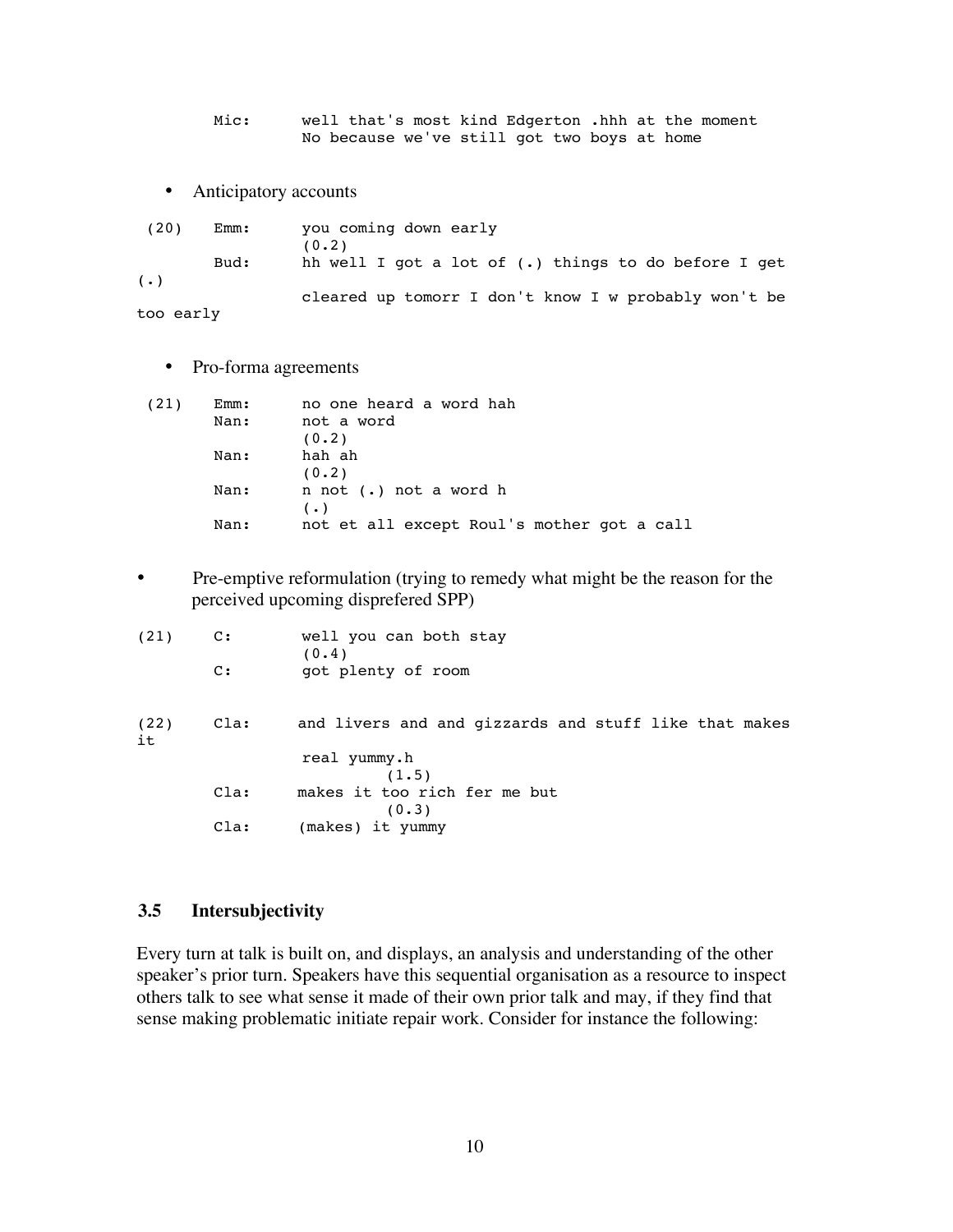|    | Mother:<br>Gary | is everybody (0.2) [washed for dinner<br>[yah                                                          |
|----|-----------------|--------------------------------------------------------------------------------------------------------|
|    | Mother:         | daddy and I have t- both go in different directions<br>and I want to talk to you about where I'm going |
|    |                 | tonight<br>mm hmm                                                                                      |
|    | Russ:           |                                                                                                        |
|    | Gary:           | is it about us                                                                                         |
|    | Mother: uh huh  |                                                                                                        |
|    | Russ:           | I know where you're going                                                                              |
|    | Mother:         | where                                                                                                  |
|    | Russ:           | to the uh (eighth grade)                                                                               |
|    | Mother:         | yeah right                                                                                             |
| Τ1 | Mother:         | do you know who's going to that meeting                                                                |
| T2 | Russ:           | who                                                                                                    |
| T3 | Mother:         | I don't know                                                                                           |
| Τ4 | Russ:<br>and    | oh probably Mrs McOwen (and ) and probably Mrs Cadry                                                   |
|    |                 | some of the teachers $(0.4)$ and the coun sellors                                                      |
|    | Mother:         | [Mrs Cadry went to the-                                                                                |
|    |                 | I'll talk to you                                                                                       |
|    |                 |                                                                                                        |

T1 'Do you know who's going to that meeting' is the 'trouble-source' here. Two different analyses of it are displayed in the two difference responses at T2 and T4. T1 is first understood by Russ to be a sort of 'pre sequence' (a sequence produced to be specifically preliminary to determinate actions, projecting their occurrence contingent on the response to the pre-sequence initiator). Russ's 'who' displays that he takes T1 to be a preannouncement to be followed by some (news) telling. Mother's turn T3 shows Russ that his analysis of her T1 utterance was incorrect and he reanalyses it and now at T4 displays an understanding of it as a equest for information concerning individuals who might be going to the meeting.

So by always looking at the next turn, we can begin to see how the participant's themselves are treating each other's talk: just as importantly we have what we can think of as a NEXT TURN PROOF PROCEDURE for the analytic claims we are making. We are not just asserting that 'that is an invitation' or `that is a complaint' or whatever, but we are tapping into the participant's own displayed understandings of what is going on. This is one of the ways in which APs provide a useful analytic resource. Another reason is that this kind of organisation, much like the organisation of turn-taking and repair, transcends individual interactions and has a much more general domain of application.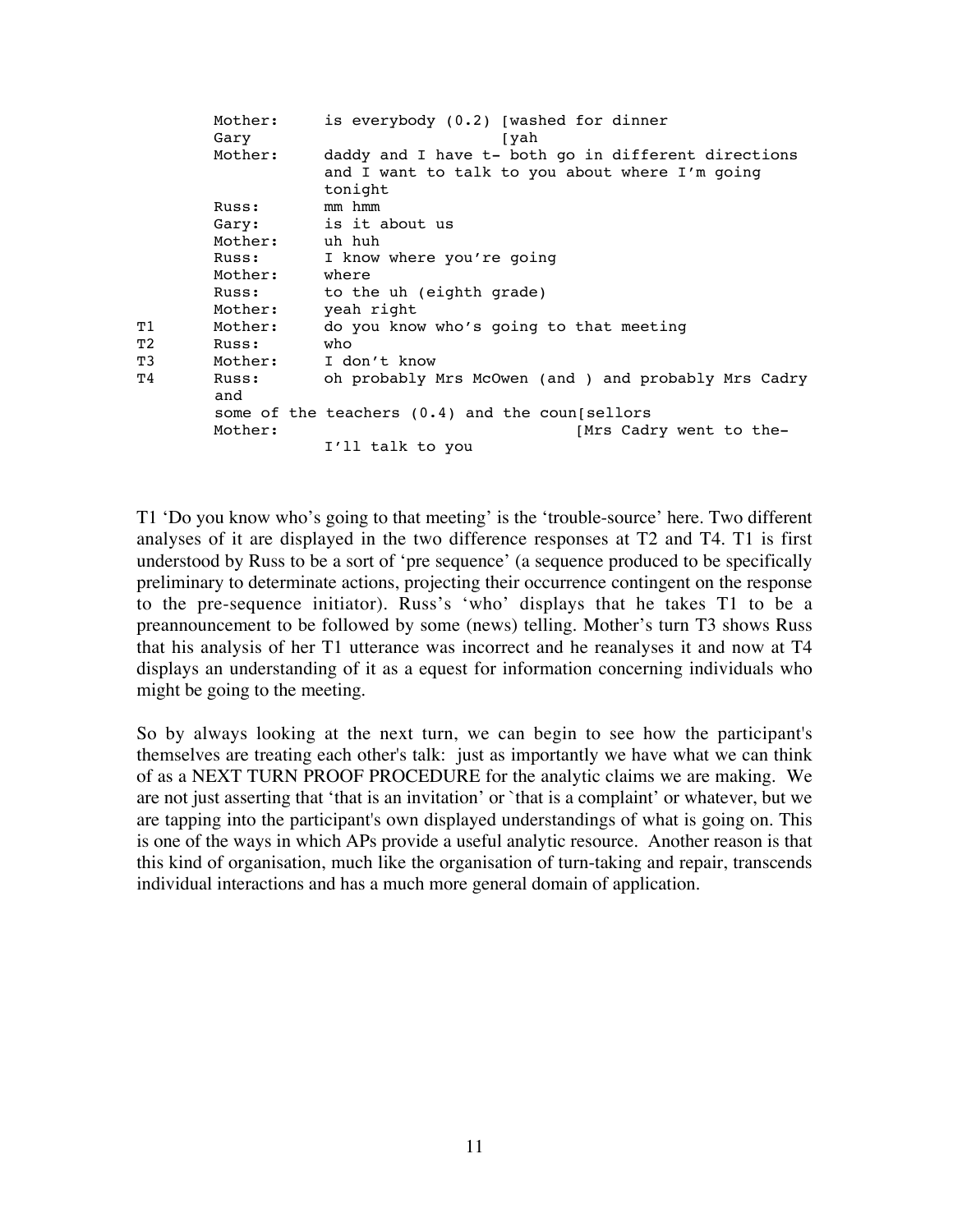#### **Some Conversation Analysis References**

- Davidson, J. 1984. Subsequent versions of invitations, offers, requests, and proposals dealing with potential or actual rejection. In J. Maxwell Atkinson & John Heritage, editors, *Structures of Social Action: Studies in Conversation Analysis*. Cambridge University Press, Cambridge, 102–128.
- ten Have, P. 1999. *Doing Conversation Analysis: A Practical Guide*. Sage, London.
- Heritage, J. 1984. Garfinkel and Ethnomethodology. Cambridge: Polity Press.
- Hutchby, I. & Wooffitt, R. 1998. *Conversation Analysis*. Polity, Cambridge.
- Gail Jefferson. 1986. Notes on `latency' in overlap onset. *Human Studies*, 9(2–3):153–183.
- Levinson, S. 1983. *Pragmatics*. Cambridge University Press, Cambridge.
- Pomerantz, A. 1984. Pursuing a response. In J. Maxwell Atkinson & John Heritage, editors, *Structures of Social Action: Studies in Conversation Analysis*. 152–163. Cambridge University Press, Cambridge.
- Sacks, H., Schegloff, E.A. & Jefferson, G. 1974. A simplest systematics for the organization of turn-taking for conversation. *Language*, 50(4):696–735.
- Schegloff, E.A. 1968. Sequencing in conversational openings. *American Anthropologist*, 70(6):1075–1095.
- Schegloff, E.A. 1979. Identification and recognition in telephone conversation openings. In George Psathas, editor, *Everyday Language: Studies in Ethnomethodology*. Irvington, New York, 23–77
- Schegloff, E.A. 1986. The routine as achievement. *Human Studies*, 9(2–3):111–151, 1986.
- Emmanuel Schegloff, E.A. 1993. Reflections on quantification in the study of conversation. *Research on Language and Social Interaction* 26, 99-128.
- Schegloff, E.A. 2007. *Sequence organisation in Interaction*: *a primer in Conversation Analysis*. Volume 1. Cambridge: Cambridge University Press.
- Tony Wootton (1989). Remarks on the methodology of conversation analysis. In Derek Roger & Peter Bull (eds), *Conversation. An interdisciplinary perspective.* Clevedon, PA, Multilingual Matters, 238-258.

### **Some selected phonetics and talk-in-interaction references**

- Auer, P. 1966. On the prosody and syntax of turn-continuations. In E. Couper-Kuhlen & M. Selting (Eds.). *Prosody in Conversation.* Cambridge: Cambridge University Press. 57- 100.
- Couper-Kuhlen, E. 1996. The prosody of repetition: on quoting and mimicry. In E. Couper-Kuhlen & M. Selting (Eds.). *Prosody in Conversation.* Cambridge: Cambridge University Press. 366-405
- Couper-Kuhlen, E. 2001. Interactional prosody: high onsets in reason-for-the-call turns. *Language in Society* 30: 29-53.
- Couper-Kuhlen, E. 2003. On initial boundary tones in English conversation. In: *Proceedings of the 15th International Congress of Phonetic Sciences*, M.J. Solé, D. Recasens & J. Romero, eds., Universitat Autònoma de Barcelona, 119-122.
- Couper-Kuhlen, E. 2004. Prosody and sequence organization: The case of new beginnings. In: Elizabeth Couper-Kuhlen and Cecilia E. Ford, eds., *Sound Patterns in Interaction*. Amsterdam: Benjamins, 335-376.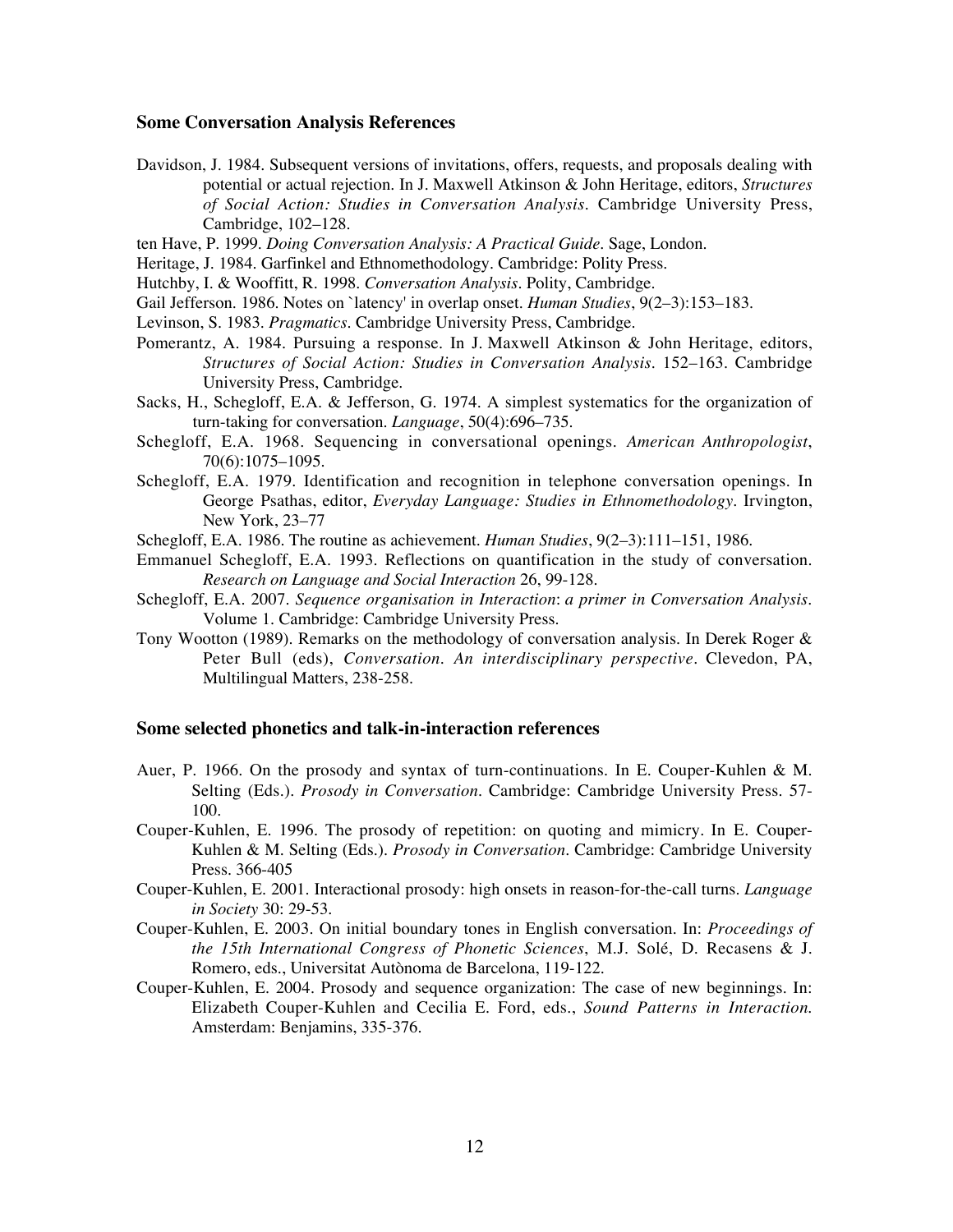- Curl, T. 2004. 'Repetition' repairs: the relationship of phonetic structure and sequence organization. In E. Couper-Kuhlen & C. Ford (Eds.). *Sound patterns in interaction: crosslinguistic studies of phonetics and prosody for conversation*. Amsterdam: Benjamins. 273- 298.
- Curl, T., Local, J. & Walker, G. 2006. Repetition and the prosody-pragmatics interface. *Journal of Pragmatics.* 38: 1721-1751.
- Ford, C. & Couper-Kuhlen, E. Conversation and phonetics. In E. Couper-Kuhlen & C. Ford (Eds.). *Sound patterns in interaction: cross-linguistic studies of phonetics and prosody for conversation*. 3-25.
- French, P. & Local, J. Turn-competitive incomings. *Journal of Pragmatics* 7: 701-715.
- Kelly, J & Local, J. 1989. *Doing Phonology.* Manchester: Manchester University Press.
- Local, J. 1996. Some aspects of news receipts in everyday conversation. In E. Couper-Kuhlen & M. Selting (Eds.). *Prosody in Conversation.* Cambridge: Cambridge University Press. 177-230.
- Local, J. 2003. Phonetics and talk-in-interaction Position paper for Symposium on Phonetics and talk-in-interaction. *Proceedings of the 15th International Congress of Phonetic Sciences*, Barcelona. 115-118.
- Local, J. 2003 Variable domains and variable relevance: interpreting phonetic exponents. *Journal of Phonetics* 31: 321-339.
- Local, J. 2004. Getting back to prior talk: *and-uh(m)* as a back-connecting device. In E. Couper-Kuhlen & C. Ford (Eds.). *Sound patterns in interaction: cross-linguistic studies of phonetics and prosody for conversation*. Amsterdam: Benjamins. 377-400.
- Local, J. 2005. On the interactional and phonetic design of collaborative completions. In W. Hardcastle & J. Beck (Eds.). *A Figure of Speech: a Festschrift for John Laver.* Mahwah, New Jersey: Lawrence Erlbaum. 263-282.
- Local, J. & Kelly, J. 1986. Projection and 'silences': notes on phonetic and conversational structure. *Human Studies* 9: 185-204.
- Local, J., Kelly, J. & Wells, W.H.G. 1986. Towards a phonology for conversation: phonetic aspects of turn-taking in Tyneside English. *Journal of Linguistics* 22: 411-437.
- Local, J. 1992. Continuing and restarting. In P. Auer and L. di Luzio (Eds.). *The contextualisation of language.* Amsterdam: Benjamins. 273-296.
- Local, J. & Walker, G. 2004. Abrupt-joins as a resource for the production of multi-unit, multiaction turns. *Journal of Pragmatics* 36: 1375-1403.
- Local, J. & Walker, G. 2005. Methodological imperatives for investigating the phonetic organization and phonological structures of spontaneous speech. *Phonetica* 62: 120-130.
- Ogden, R. 2001. Turn transition, creak and glottal stop in Finnish talk-in-interaction. *Journal of the International Phonetics Association* 31, 139-152.
- Ogden, R. 2004. Non-modal voice quality and turn-taking in Finnish. In E. Couper-Kuhlen & C. Ford (Eds.). *Sound patterns in interaction: cross-linguistic studies of phonetics and prosody for conversation*. Amsterdam: Benjamins. 29-62.
- Ogden, R. & Routarinne, S. 2005. The communicative function of final rises in Finnish intonation. *Phonetica* 62(2-4), 160-175.
- Ogden, R. 2006. Phonetics and social action in agreements and disagreements. *Journal of Pragmatics.* 38, 10:1752-1775
- Selting, M. & Couper-Kuhlen, E. 1996. Introduction. In E. Couper-Kuhlen & M. Selting (Eds.). *Prosody in Conversation.* Cambridge: Cambridge University Press. 1-56.
- Selting, M. & Couper-Kuhlen, E. (Eds). 2001. *Studies in interactional linguistics. Grammar and Discourse*. Amsterdam: Benjamins.